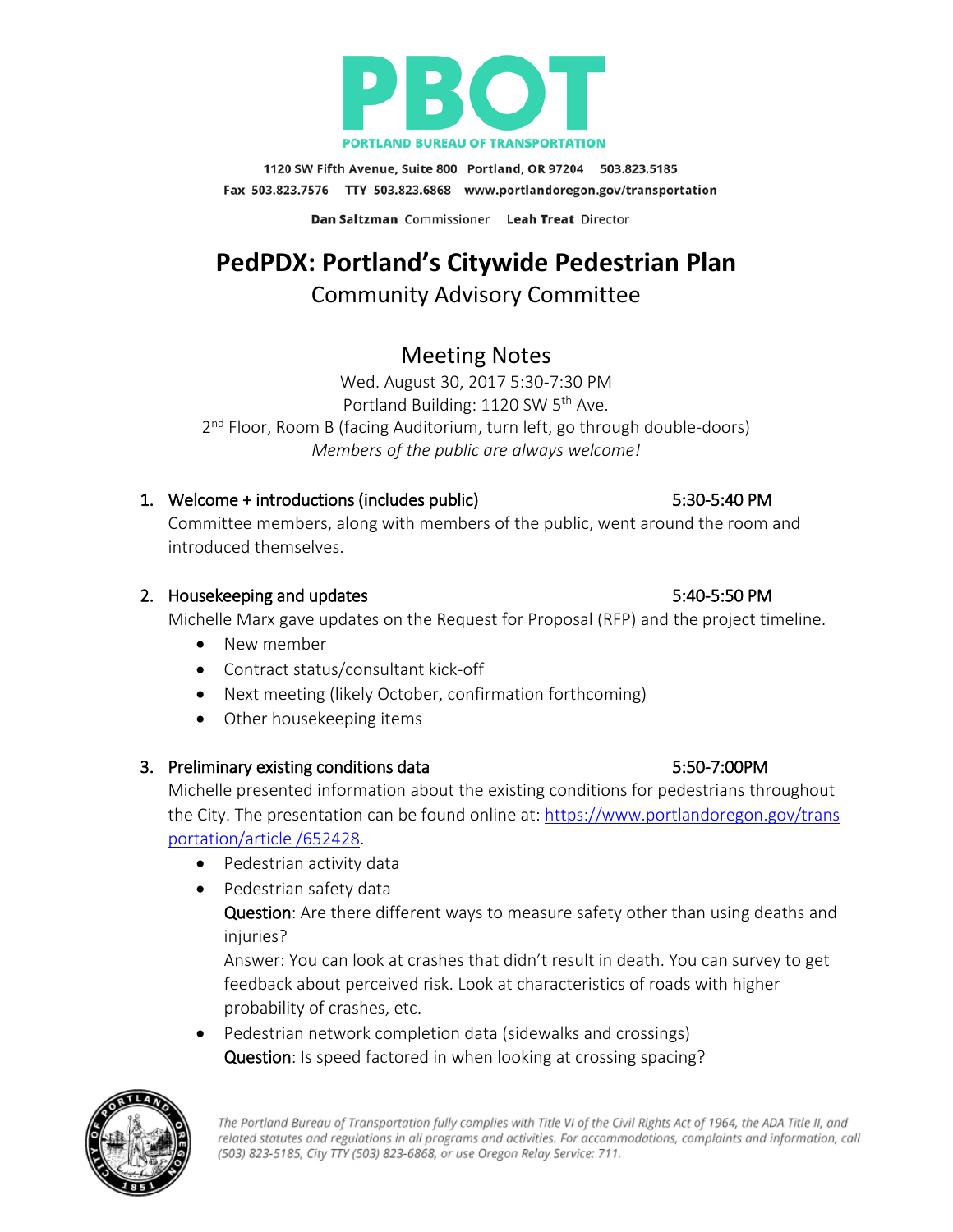Answer: Vehicle speeds are accounted for with the type of crossing treatment. We have 85<sup>th</sup> percentile speed for some of the city, but not the whole city. Comment: There are other ways to place crossings that are land use based. If there are no destinations, then there shouldn't be a crossing at that location. Comment: Education necessary to let everyone know that every intersection is a

crossing.

Response: After working on detecting infrastructure gaps, we will focus on designing a guidebook for implementing pedestrian improvements. The goal of our plan is to do whatever we can to make Portland a more walkable place.

Question: Network in SW. Could this include walking trails?

Answer: Yes. We want to think about off-street connections.

Question: Crosswalk design by roadway type.

Answer: We don't have a clear process for going out and measuring compliance. We do look at crash rates, especially before we place RRFBs or other crossing treatments. Lots of RRFBs have been hit, so we're going out and reevaluating these.

Question: In regards to the crosswalk evaluation guides, what does meeting twice the pedestrian minimums mean?

Answer: In order to mark a crossing, you have to show 20 pedestrians crossing there at peak hour. What we're suggesting, which comes into play when building greenways, is a future level of service by offering a crossing that's so safe and well-designed that it attracts x amount of people to cross. With these new crossing standards, we're trying to borrow from the standards used for neighborhood greenways. The hope is to generate future demand through engineering and design.

• Pedestrian infrastructure construction

Question: Interested to see how new developments and where people are living are factored into this. Also, interested in the quantity of new infrastructure and how safety is incorporated with design.

Answer: Yes, we will look at this, as well as equity.

### 4. Draft Public Involvement Plan 7:00-7:25PM

Michelle asked for feedback regarding the public involvement plan. Additionally, the group brainstormed outreach opportunities and groups who should be included in the planning effort.

- Demographic data
- Public outreach objectives and activities
- Brainstorm activity

Question: When it says citywide tour, does that mean site specific citywide open houses?